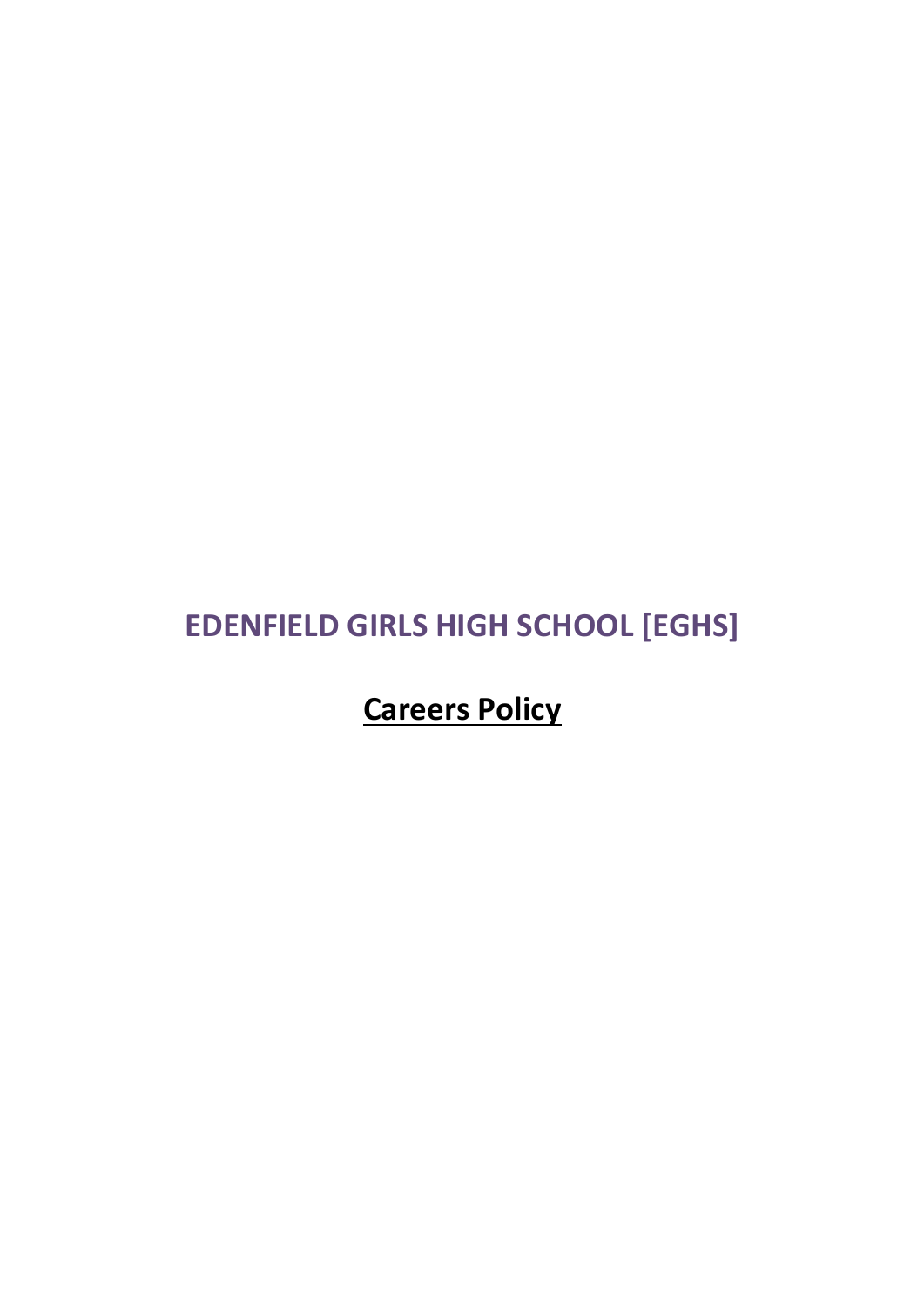Careers Education and Guidance in EGHS is an essential part of every student's curriculum entitlement. It should help students to develop knowledge; skills, attitudes and abilities to enable them to make well informed educational and vocational choices. Careers education will promote equal opportunities and help students to overcome both overt and subtle barriers, which may be encountered as they progress through school and into adult working life.

#### **Commitment**

EGHS is committed to providing a planned programme of careers education and information, advice and guidance for all students in years  $7 - 11$ .

#### **Management**

The career programme is directly the responsibility of the Career's Coordinator who reports to the Headteacher.

#### **Staffing**

All staff will contribute to the Career programme through their roles as class and subject teachers. Specialist sessions are offered through the PSHEE programme. Careers Information and Guidance is provided in collaboration with the Careers Service

#### **The aims of the Careers Education and Guidance Programme at EGHS enable students to:**

- $\triangleright$  Know themselves better
- $\triangleright$  Be aware of opportunities and get SMART targets
- $\triangleright$  Make choices based on accurate and appropriate information.
- $\triangleright$  Progress smoothly through a career pathway towards their ultimate goals to new situations

The key learning themes of our careers education and guidance programme will be:

- i. **Self-awareness**  to encourage knowledge of the students own strengths and limitations.
- ii. **Make Choices About Transitions**  to foster the ability to make appropriate decisions, realise the implications and prepare for the next step.
- iii. **Handle Career Information**  to know of and be able to access sources of help, advice and information and use this appropriately.
- iv. **Develop Opportunity Awareness**  to know what is available in Education, Training, and the Employment Market.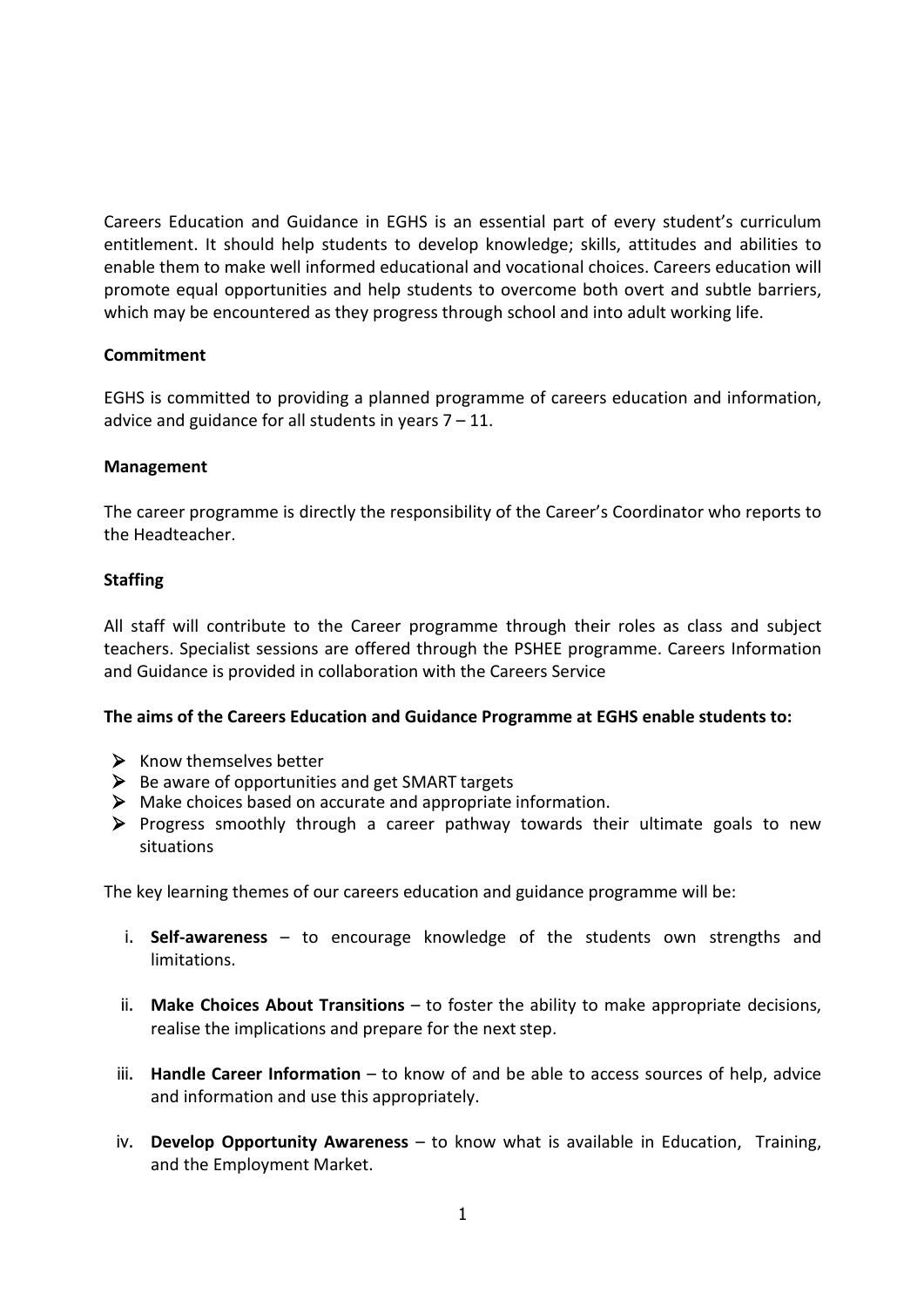- v. **Explore The World of Work**  to gain realistic and practical experiences of industry and enterprise.
- vi. Careers Advisers work with each of our students to build on their aspirations, experiences, and abilities into a coherent action plan to improve their chances in the future.

All the careers advisers invited to the school are Level-6 qualified have at least 5 years' experience, have enhances DBS clearance provide an extensive careers information resource for students, parents, and teachers.

#### **Statement of Entitlement**

- 1. All students are entitled to Careers Education and Guidance which:
	- i) Is part of a coherent and planned programme from  $11 16$  with clear careers targets.
	- ii) Allows each student appropriate provision of PSHEE time in KS3 and 4.
	- iii) Provide them with support from the school's Careers Co-coordinator and other relevant specialists.

## **iv) Opportunity Awareness**

Access to a Careers Library and Careers information which details:

- local, regional and national employment opportunities
- all relevant educational, training options in further education
- general labour market, occupational and life-style information through the careers programme in year 10 and 11.

The development of information seeking, information handling and application skills in relation to careers data held in written, audio visual and computer based formats.

#### **The School will:-**

- Ensure that the vocational route, including apprenticeships, is given equal status to the academic route, for example, by fostering greater links with employers so that young people and their parents/carers are exposed to a wider range of career options (For example; Y10 work experience).
- Promote the wider range of progression routes available at further education colleges, independent learning providers, and communities and skills providers.

#### *Focused events include:*

#### **1. Yr7 Careers Networking**: Lesson 1 – Lunch

- Groups of students meet and learn from people from industry and can askquestions.
- Small groups of students briefly meet with people from various organisations to discover the different career opportunities, qualification requirements, salaries, and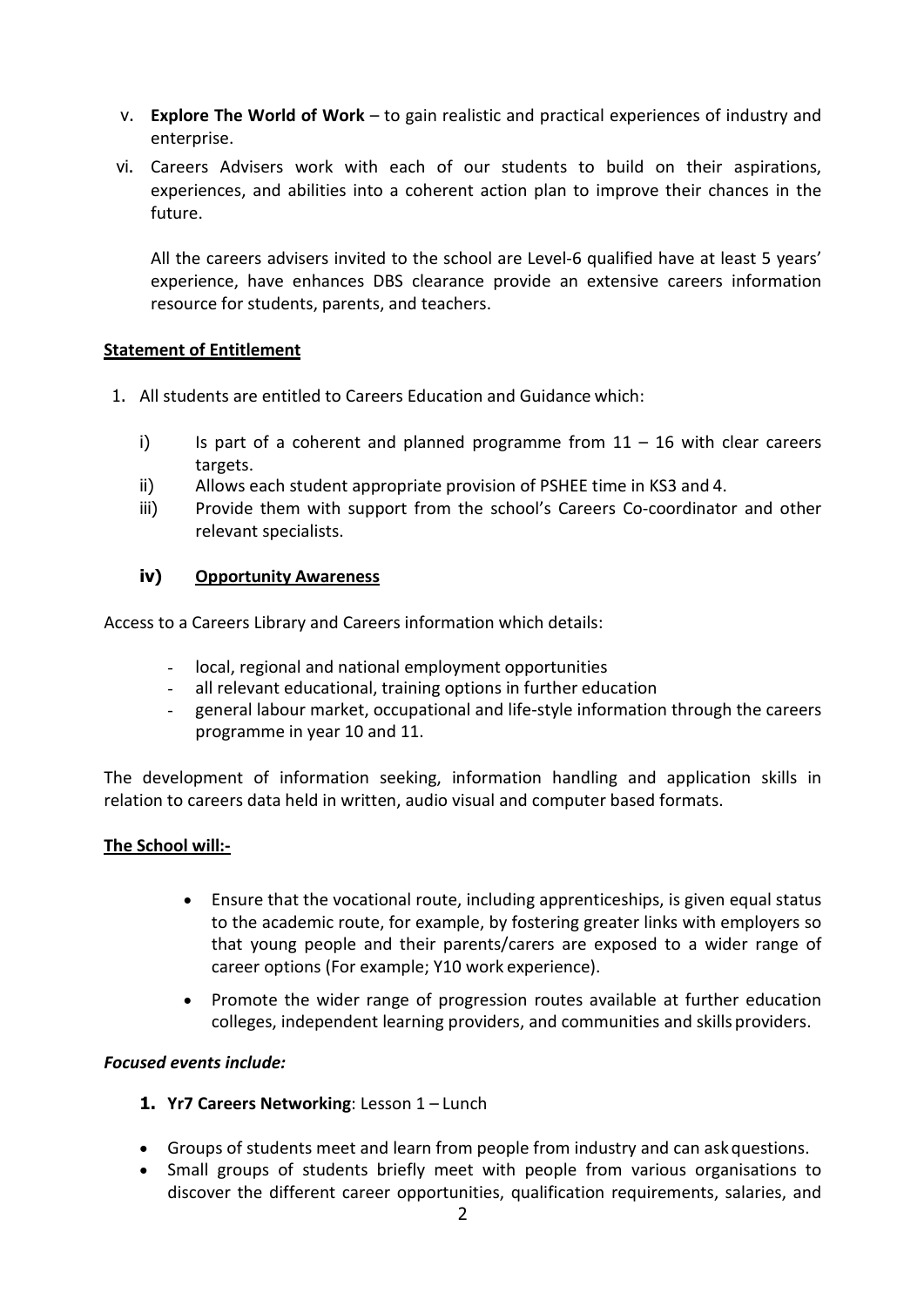progression available to them.

- **2. Year 8 Skills Challenge:** Lesson 1 –Lunch:
	- Introduction to employability skills
	- Small teams (5 or 6) of students compete to gain points as they tackle timelimited tasks that develop their employability skills.

# **3. Year 9 option afternoon:**

- is held during the Spring term.
- Parents are invited to attend
- Option subject teachers are invited to give a talk about their subject and the career path it offers.
- Larger teams (8-10) of students are given job-roles with a team and compete to win customers' orders and produce items according to their specification and deadline.

# **4. Y10 Interview Skills sessions**

- All Year 10 students attend an Interview Skill session under the business and industry Sentinels. This is usually held in the spring term.
- Students each complete a generic application form (1 month prior) in preparation for being interviewed. Feedback is given so that they can improve on any areas of weakness.

## **5. Year 10 work experience**

- All year 10 students are given the opportunity to attend a one week work experience to explore the world of work.
- It takes place at the end of June / beginning of July

# **6. Year 11 Careers Information day and college application technique**

- held in the autumn term
- local employers are encouraged to attend to address students and their parents. Opportunities are also given to meet local employers and employment agencies for guidance, before choices are made during Year 10
- One to one Careers Advice is given to each student to build on their aspirations, experiences, and abilities into a coherent action plan to improve their chances in the future.
- Explaining the process of sixth form/college application filling and how it contributes to the interview process and the importance of making a good impression with advice regarding interview technique.

## **7. Year 9,10 and 11 varies visits to career events throughout the year**

## **The Entitlement is Dependent Upon Partnerships Between:**